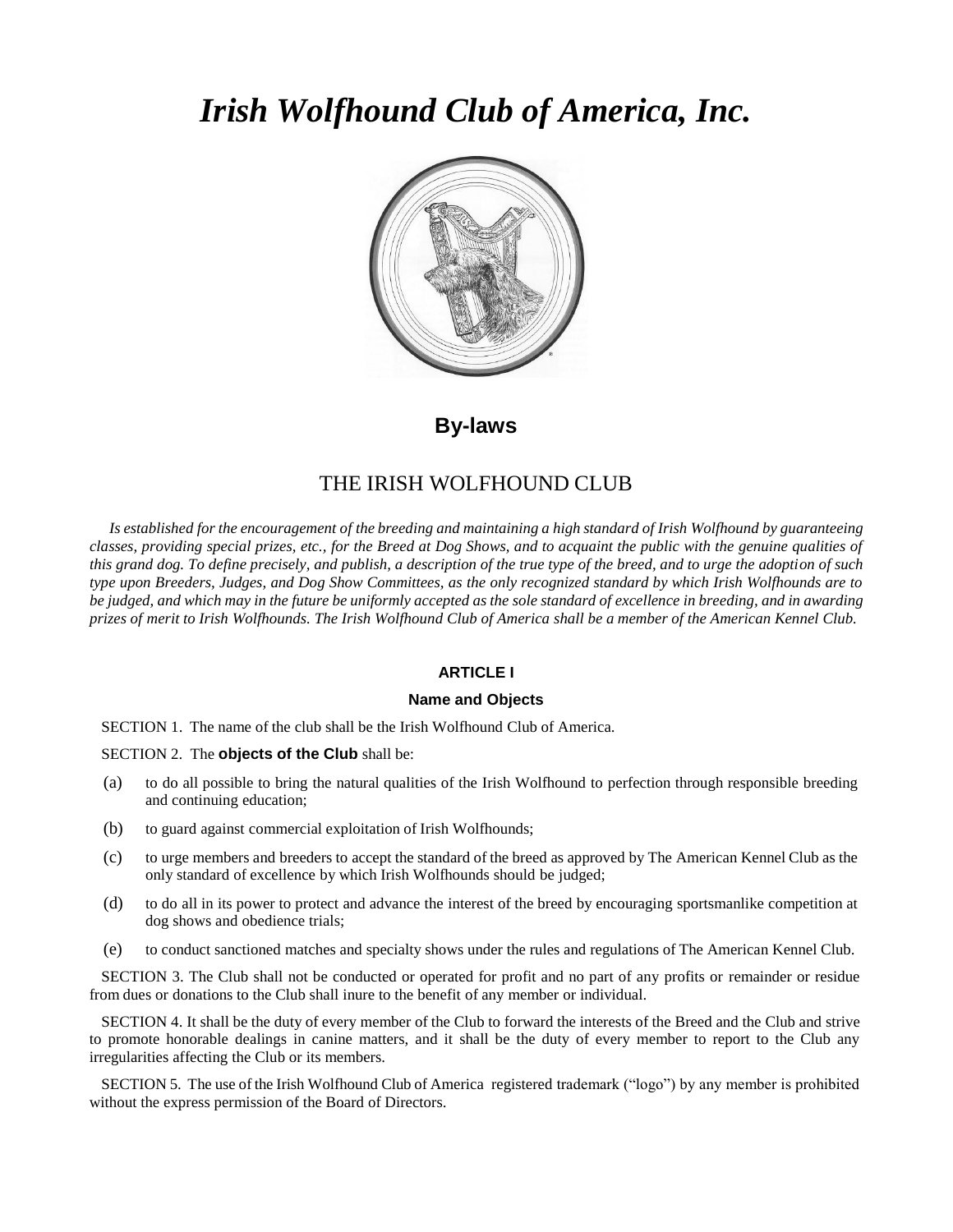# **ARTICLE II**

# **Membership**

SECTION 1. **Eligibility**. There shall be three types of membership:

- (a) **Active Membership**, open to all residents of the U.S.A., eighteen years of age and older, who are in good standing with the American Kennel Club and who subscribe to the purposes of this Club. Active Membership is also open to non-residents of the U.S.A. with the single proviso that such non-resident members are not eligible to hold office in the Club.
- (b) **Associate Membership**, open to all persons, regardless of residence, eighteen years of age and older, who are in good standing with the American Kennel Club and who subscribe to the purposes of this Club. Associate Members shall enjoy all privileges of Active Membership, including subscription to Harp and Hound, invitation to all Club events, eligibility to compete for all membership awards, but shall not be eligible to vote or hold office.
- (c) **Junior Membership**, open to all persons 10 to 18 years of age. Junior Members shall receive a subscription to Harp and Hound if they do not reside with an adult member of the Irish Wolfhound Club of America, and may enjoy all privileges of membership, except that they are not eligible to vote or hold office.

SECTION 2. **Dues**. Membership dues for Active Members shall be set at a maximum of \$35; for Associate Members at a maximum of \$20; and for Junior Members a maximum of \$10 a year, payable on or before the first day of January of each year. Only Active Members whose dues are paid for the current year may vote. The exact dues payable each year for each class of membership are to be set by action of the Board. Board meetings at which a change in dues is to be considered must be held before November of the year preceding the dues change. In November, the Treasurer shall send to all members a statement of his dues for the ensuing year.

SECTION 3. **Election to Membership**. Each applicant for membership, Active, Associate or Junior, shall apply on a form, approved by the Board of Directors, which shall provide, among other required information, that the applicant agrees to abide by the Constitution and By-Laws and the Rules of the American Kennel Club. The applicant shall state the name, address and occupation of the applicant. Accompanying the application, prospective member shall submit dues payment for the current year.

The application for Active Membership, or that of an applicant for Junior Membership not related to an Active Member, shall carry the endorsement of two Active Members, not of the same family or household. Both proposer and co-sponsor shall have known the applicant for at least two years.

Upon receipt of an application for membership, the Secretary shall cause the name and address of the applicant to be published in the next issue of Harp and Hound or the next general Club mailing, for comment from the membership. The applicant's name shall be brought before the Board for approval or rejection not sooner than 30 days or later than 60 days following such publication. A majority vote of the Board, voting in person or by mail, shall elect to the membership.

An application which has received a negative vote by the Board may be presented by one of the applicant's endorsers at the next Annual Meeting of the Club, and the Club may elect such applicant by favorable vote of 75% of the members present and voting.

An Associate Member may apply at any time for Active Membership by following the procedures required for Active Membership.

SECTION 4. **Termination of Membership**. Memberships may be terminated:

- (a) **by resignation**. Any member in good standing may resign from the Club upon written notice to the Secretary; but no member may resign when in debt to the Club. Dues obligations are considered a debt to the Club and they become incurred on the first day of each fiscal year. Obligations other than dues are considered a debt to the Club and must be paid in full prior to resignation
- (b) **by lapsing**. A membership will be considered as lapsed and automatically terminated, if such member's dues remain unpaid 90 days after the first day of the fiscal year; however, the Board may grant an additional 90 days of grace to such delinquent members in meritorious cases. In no case may a person be entitled to vote at any Club meeting whose dues are unpaid as of the date of that meeting.
- (c) **by expulsion**. A membership may be terminated by expulsion as provided in Article VII of these constitution and by-laws.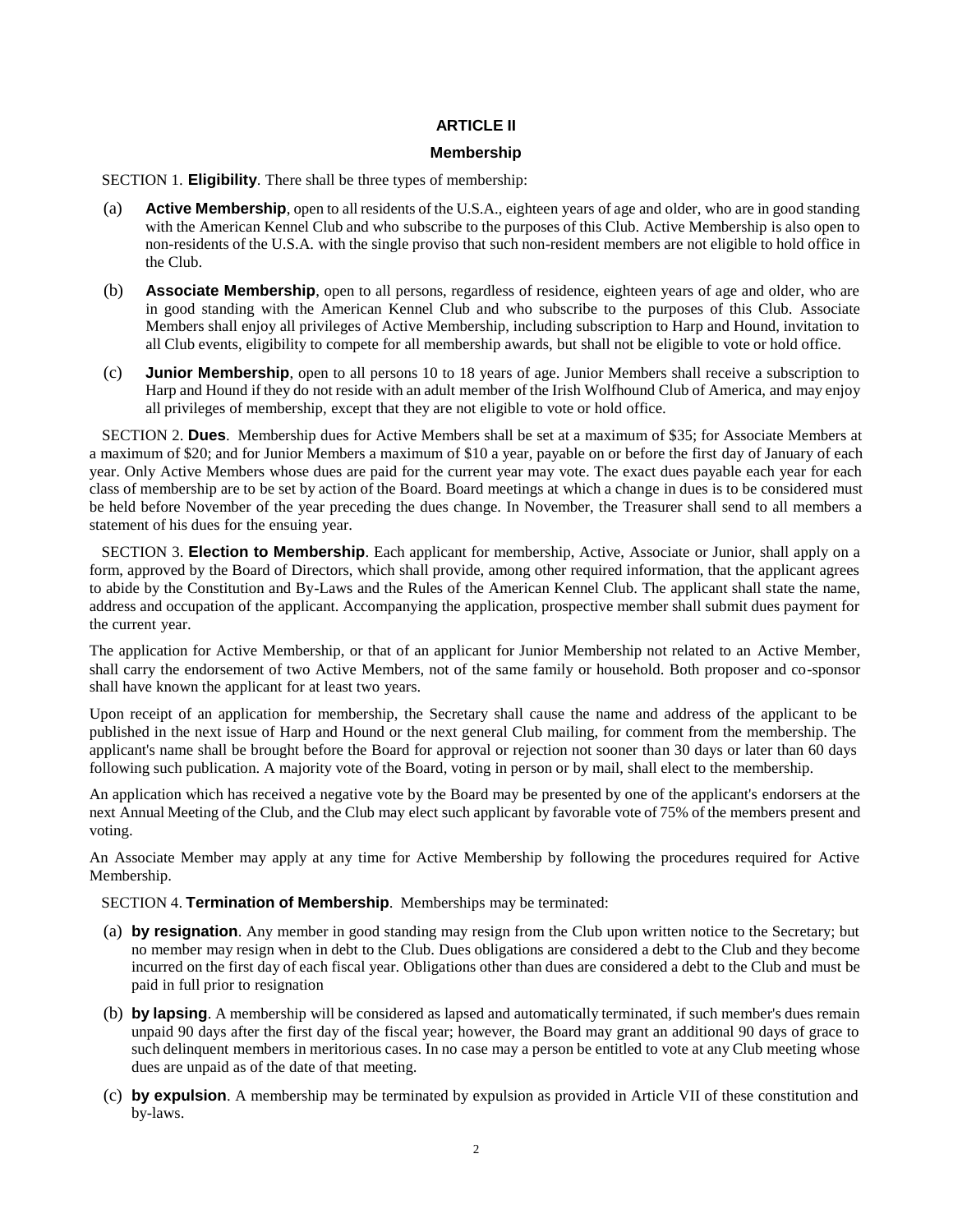# **ARTICLE III**

#### **Meetings**

SECTION 1. **Annual Meeting**. The annual meeting of the Club will be held between April 1 and June 15 in conjunction with the Club's Specialty Show if possible, at a place, date and hour designated by the Board of Directors. Notice of the annual meeting shall be mailed, faxed or emailed in accordance with AKC policy, by the Secretary to each member at least 21 days prior to the date of the meeting. The quorum for the annual meeting shall be 10% of the Active members in good standing, or 20 Active members, whichever is less.

SECTION 2. **Special Club Meetings**. Special Club meetings may be called by the President or by a majority vote of the members of the Board who are present at a meeting of the Board or who vote by mail, fax or email, in accordance with AKC policy, or by the Secretary upon receipt of a petition signed by 10 members of the Club who are in good standing. Such meeting shall be held at such hour and place as may be designated by the Board of Directors. Notice of such meeting shall be mailed, faxed or emailed in accordance with AKC policy, by the Secretary at least 21 days and not more than 42 days prior to the meeting. The notice of the meeting shall state the purpose of the meeting and no other club business may be transacted. The quorum for such a meeting shall be 10% of the Active members in good standing, or 20 Active members, whichever is less.

SECTION 3. **Board Meetings**. The first meeting of the Board shall be held immediately following the annual meeting and election. Other meetings of the Board of Directors shall be held at such times and places as are designated by a majority vote of the entire Board. Written notice of such meeting shall be mailed by the Secretary to each member of the Board at least 21 days prior to the date of the meeting. Meetings conducted by telephone, mail, fax or email, in accordance with AKC policy may be called by the President with at least 7 days' notice to each Board member via telephone, mail, fax or email, in accordance with AKC policy. The quorum for any board Meeting shall be a majority of the board.

SECTION 4. **Other Meetings**. The Board of Directors may conduct its business by mail through the Secretary, telephone, fax or email, in accordance with AKC policy.

# **ARTICLE IV**

#### **Directors and Officers**

SECTION 1 (a). **Board of Directors**. The Board shall be comprised of the President, five Vice-Presidents, Secretary, Treasurer, Delegate to the American Kennel Club, and 12 other persons to be known as Directors-at-large, all of whom shall be members in good standing, who are residents of the United States. The election shall take place at the Club's annual meeting as provided in Article V, with the officers, including the Delegate, to serve for one year and the Directors to serve for three years, and all shall serve until their successors are elected. General management of the Club's affairs shall be entrusted to the Board of Directors.

SECTION 1 (b). Directors-at-large shall serve for three years. Four Directors-at-large shall be elected each year. Officers, including the delegate, and directors may be reelected.

SECTION 2. **Officers**. The Club's officers, consisting of the President, Vice-Presidents, Secretary, Treasurer and Delegate, shall serve in their respective capacities both with regard to the Club and its meetings and the Board and its meetings.

- (a) The President shall preside at all meetings of the Club and of the Board, and shall have the duties and powers normally appurtenant to the office of President in addition to those particularly specified in these constitution and by-laws.
- (b) The Senior Vice-President shall have the duties and exercise the powers of the President in case of the President's death, absence, or incapacity. The Vice-President receiving the largest number of votes shall be considered as Senior, and the other Vice-Presidents also shall be ranked in accordance with the number of the votes they received and, in case of death, absence, or incapacity, shall assume the duties and exercise the powers of the immediately higher ranking vice-president in successive order.
- (c) The Secretary shall keep a record of all meetings of the Club and of the Board and of all votes taken by mail, and of all matters of which a record shall be ordered by the Club. He shall have charge of the correspondence, notify members of meetings, notify new members of their election to membership, notify officers and Directors of their election to office, keep a roll of the members of the Club with their addresses, and carry out such other duties as are prescribed in these constitution and by-laws.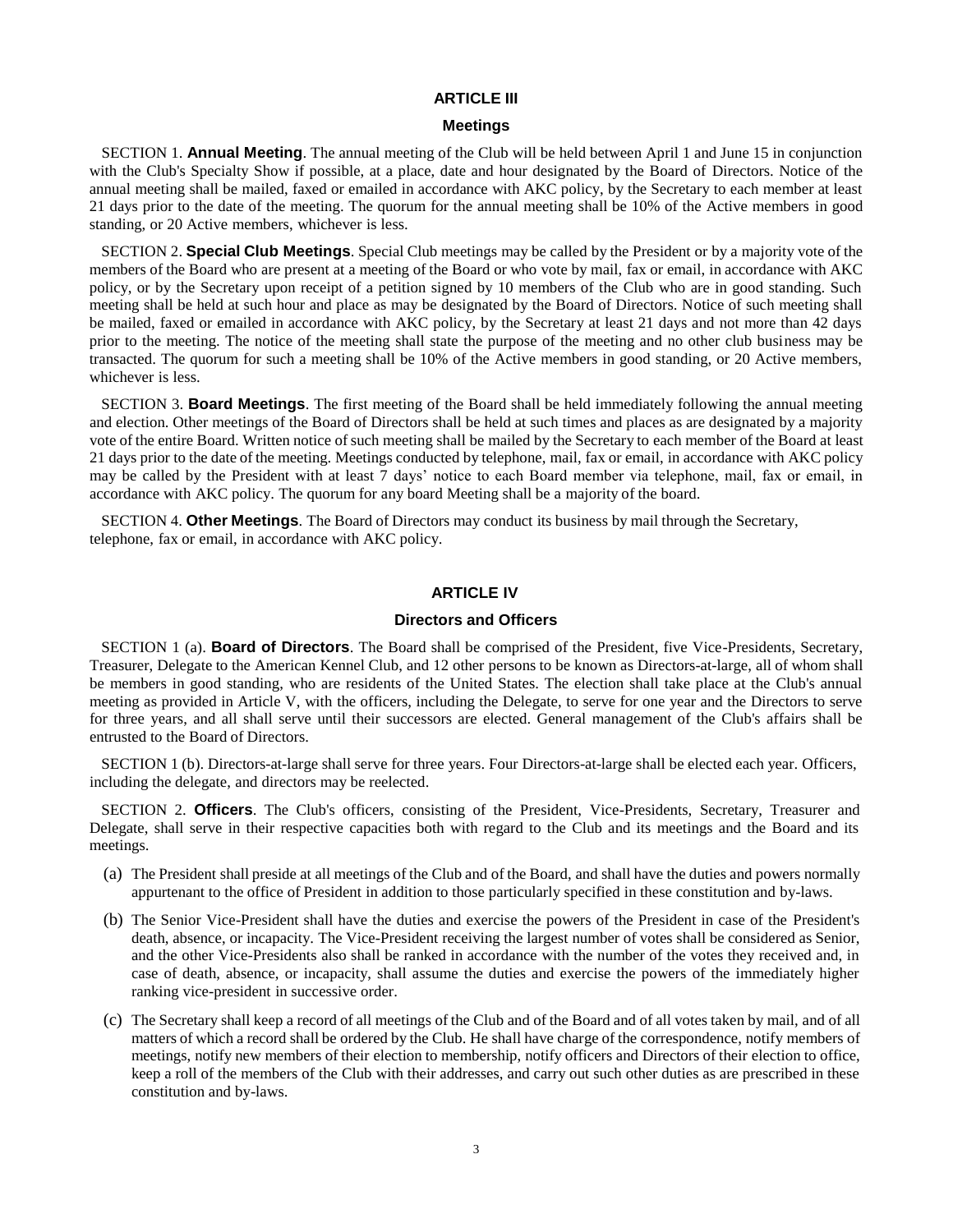- (d) The Treasurer shall collect and receive all moneys due or belonging to the Club. He shall deposit the same in a bank satisfactory to the Board, in the name of the Club. His books shall at all times be open to inspection of the Board and he shall report to them at every meeting the condition of the Club's finances and every item of receipt or payment not before reported; and at the annual meeting he shall render an account of all moneys received and expended during the previous fiscal year. The Treasurer shall be bonded in such amount as the Board of Directors shall determine.
- (e) The offices of Secretary and Treasurer may be held by the same person in which case the Board shall be comprised of the officers, including the Delegate, and the 12 Directors-at-large.
- (f) AKC delegate duties. The Delegate to The American Kennel Club, among other duties, shall report to the Board and Club actions and matters discussed at the quarterly meetings of The American Kennel Club.

SECTION 3. **Vacancies**. Any vacancies occurring on the Board or among the offices during the year shall be filled until the next election by a majority vote of all the then members of the Board if the terms of the vacancies are 90 days or more and may be filled for a shorter time.

SECTION 4. **Term Limits.** No member of the Board of Directors shall serve more than three consecutive terms or seven consecutive years, whichever is greater, unless additional years are required to complete an existing term. No individual may serve as president for more than three consecutive years. A minimum of one year absence from the Board of Directors must be observed before re-election to any Board position. This amendment will take effect for members elected or re-elected as an officer of director after the effective date of the amendment.

# **ARTICLE V**

# **The Club Year, Voting, Nominations, Elections**

SECTION 1. **Club Year**. The Club's fiscal year shall begin on the 1st day of January and end on the 31st day of December.

The Club's official year shall begin immediately at the conclusion of the election at the annual meeting and shall continue through the election at the next annual meeting. The elected officers and directors shall take office immediately upon the conclusion of the election and each retiring officer shall turn over to his successor in office all properties and records relating to that office within 30 days after the election.

SECTION 2. **Voting**. At the annual meeting or at a special meeting of the Club voting shall be limited to those Active members in good standing who are present at the meeting, except for election of officers, including the Delegate, and Directors and amendments to the constitution and by-laws, and the standard for the breed which shall be decided by written ballot cast by mail. Voting by proxy shall not be permitted. The Board of Directors may decide to submit other specific questions for decision ofthe members by written ballot cast by mail. Voting may also be conducted in accordance with AKC's procedure on Electronic Balloting for AKC Parent Clubs.

SECTION 3. **Annual Election**. At the annual meeting for the election of officers, including the Delegate, and Directors, the vote shall be conducted by ballot. Ballots to be valid must be received by the Secretary before the opening of the meeting. Ballots shall be counted at the meeting by three inspectors of election, to be chosen by the members present at the meeting. Elections may also be conducted in accordance with AKC's procedure on Electronic Balloting for AKC Parent Clubs. The person receiving the largest number of votes for each position shall be declared elected. If any nominee, at the time of the meeting, is unable to serve for any reason, such nominee shall not be elected and the vacancy so created shall be filled by the new Board of Directors in the manner provided by Article IV, Section 3.

SECTION 4. **Nominations and Ballots**. No person may be a candidate in a club election who has not been nominated in accordance with these by-laws. A Nominating Committee shall be chosen by the Board of Directors at least 120 days before the annual meeting. The Committee shall consist of five members and two alternates, all members in good standing, no more than two of whom shall be a member of the current Board of Directors. The Board shall name a chairman for the Committee. The Nominating Committee may conduct its business by mail.

- (a) The Nominating Committee shall nominate from among the eligible members of the Club, one candidate for each office and for each other position on the Board of Directors and a candidate for the Delegate to The American Kennel Club and shall procure the acceptance of each nominee so chosen. The Committee shall then submit its slate of candidates to the Secretary who shall mail the list to each member of the Club at least 90 days before the annual meeting, so that additional nominations may be made by the members if they so desire.
- (b) Additional nominations of eligible members may be made by written petition addressed to the Secretary and received at his regular address at least 60 days before the annual meeting, signed by five members and accompanied by the written acceptance of each such additional nominee signifying his willingness to be a candidate. No person shall be a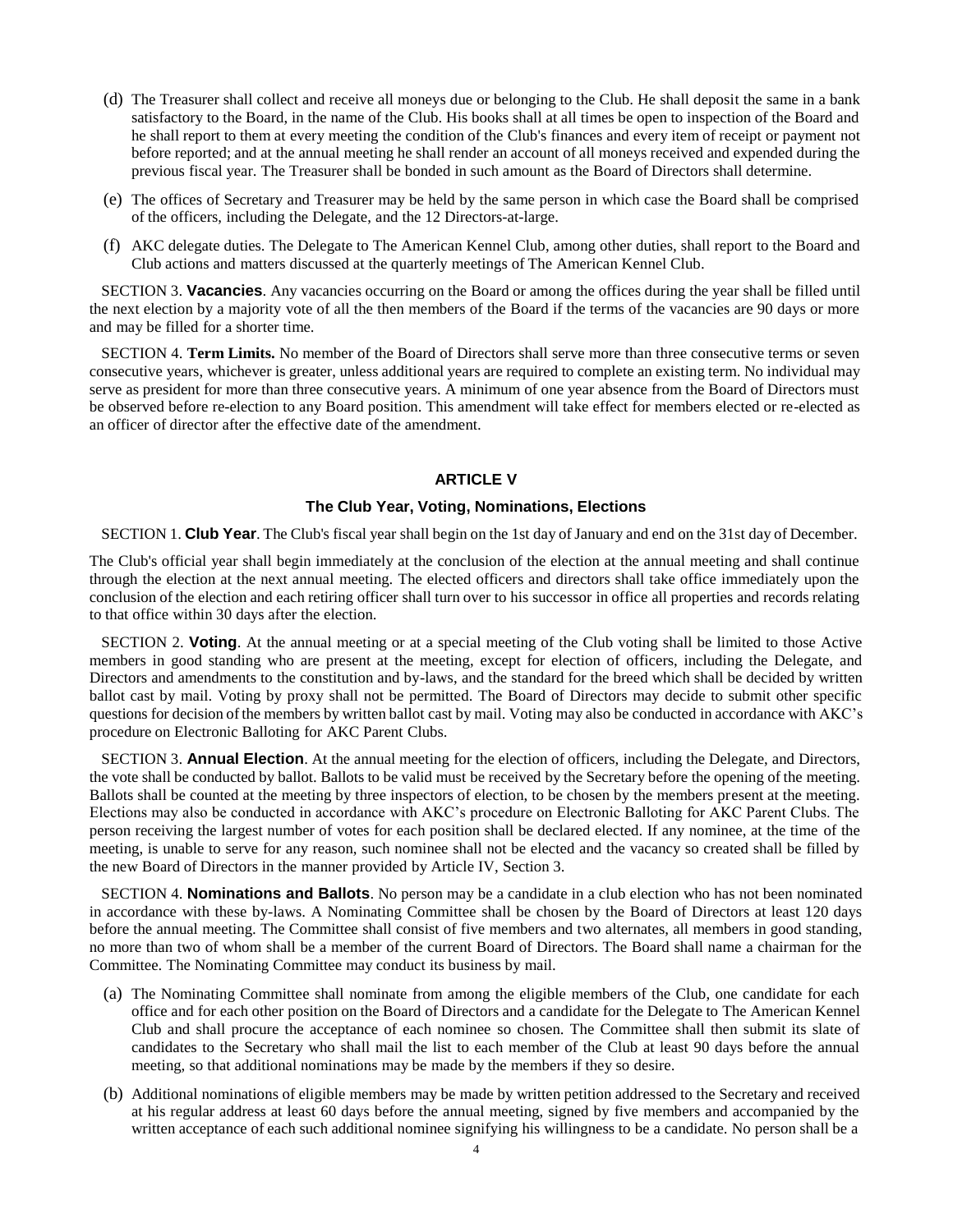candidate for more than one position, and the additional nominations which are provided for herein may be made only from among those members who have not accepted a nomination of the Nominating Committee.

- (c) At least 30 days before the annual meeting, the Secretary shall mail to each member in good standing a ballot listing all of the nominees for each position in alphabetical order, together with a blank envelope and a return envelope addressed to the Secretary marked "Ballot" and bearing the name of the member to whom it was sent. So that the ballots may remain secret each voter, after marking his ballot, shall seal it in the blank envelope which in turn shall be placed in the second envelope addressed to the Secretary. The inspectors of election shall check the returns against the list of members in good standing prior to opening the outer envelopes and removing the blank envelopes, and shall certify the eligibility of the voters as well as the results of the voting. Ballots may be sent and tabulated in accordance with AKC's procedure on Electronic Balloting for AKC Parent Clubs. Results shall be announced at the annual meeting.
- (d) Nominations cannot be made at the annual meeting or in any manner other than as provided above.

# **ARTICLE VI**

#### **Committees**

SECTION 1. The Board may each year appoint standing committees to advance the work of the Club in such matters as dog shows and companion events including obedience trials, trophies, annual prizes, membership and other fields which may well be served by committees. Such committees shall always be subject to the final authority of the Board. Special committees may also be appointed by the Board to aid it on particular projects.

SECTION 2. Any committee appointment may be terminated by a majority vote of the full membership of the Board upon written notice to the appointee; and the Board may appoint successors to those persons whose service has been terminated.

#### **ARTICLE VII**

## **Discipline**

SECTION 1. **American Kennel Club Suspension**. Any member who is suspended from any of the privileges of The American Kennel Club automatically shall be suspended from the privileges of this Club for a like period.

SECTION 2. **Charges**. Any individual member may prefer charges against another individual member for alleged misconduct prejudicial to the best interests of the Club or the breed. Written charges with specifications must be filed in duplicate with the Secretary together with a deposit of \$100, which shall be forfeited if such charges are not sustained by the Board following a hearing. The Secretary shall promptly send a copy of the charges to each member of the Board or present them at a Board meeting, and the Board shall first consider whether the actions alleged in the charges, if proven, might constitute conduct prejudicial to the best interests of the Club or the breed. If the Board considers the charges do not allege conduct which would be prejudicial to the best interests of the Club or the breed, it may refuse to entertain jurisdiction. If the Board entertains jurisdiction of the charges, it shall fix a date for a hearing by the Board not less than 21 days nor more than 42 days thereafter. The Secretary shall promptly send one copy of the charges and the specifications to the accused member by registered mail together with a notice of the hearing and an assurance that the defendant may personally appear in his own defense and bring witnesses if he wishes.

SECTION 3. **Board Hearing**. The Board or Committee shall have complete authority to decide whether counsel may attend the hearing, but both complainant and defendant shall be treated uniformly in that regard. Should the charges be sustained after hearing all the evidence and testimony presented by complainant and defendant, the Board may by a majority vote of those present reprimand or suspend the defendant from all privileges of the Club for not more than 180 days from the date of the hearing. And, if it deems that punishment insufficient, it may also recommend to the membership that the penalty be expulsion. In such case, the suspension shall not restrict the defendant's right to appear before his fellow members at the ensuing Club meeting which considers the Board's recommendation. Immediately after the Board has reached a decision, its findings shall be put in written form and filed with the Secretary. The Secretary, in turn, shall notify each of the parties of the Board's decision and penalty, if any.

SECTION 4. **Expulsion**. Expulsion of a member from the Club may be accomplished only at a meeting of the Club following a Board hearing and upon the Board's recommendation as provided in Section 3 of this Article. Such proceedings may occur at a regular or special meeting of the Club to be held within 60 days but not earlier than 30 days after the date of the Board's recommendation of expulsion. The defendant shall have the privilege of appearing in his own behalf, though no evidence shall be taken at this meeting. The President shall read the charges and the Board's finding and recommendation,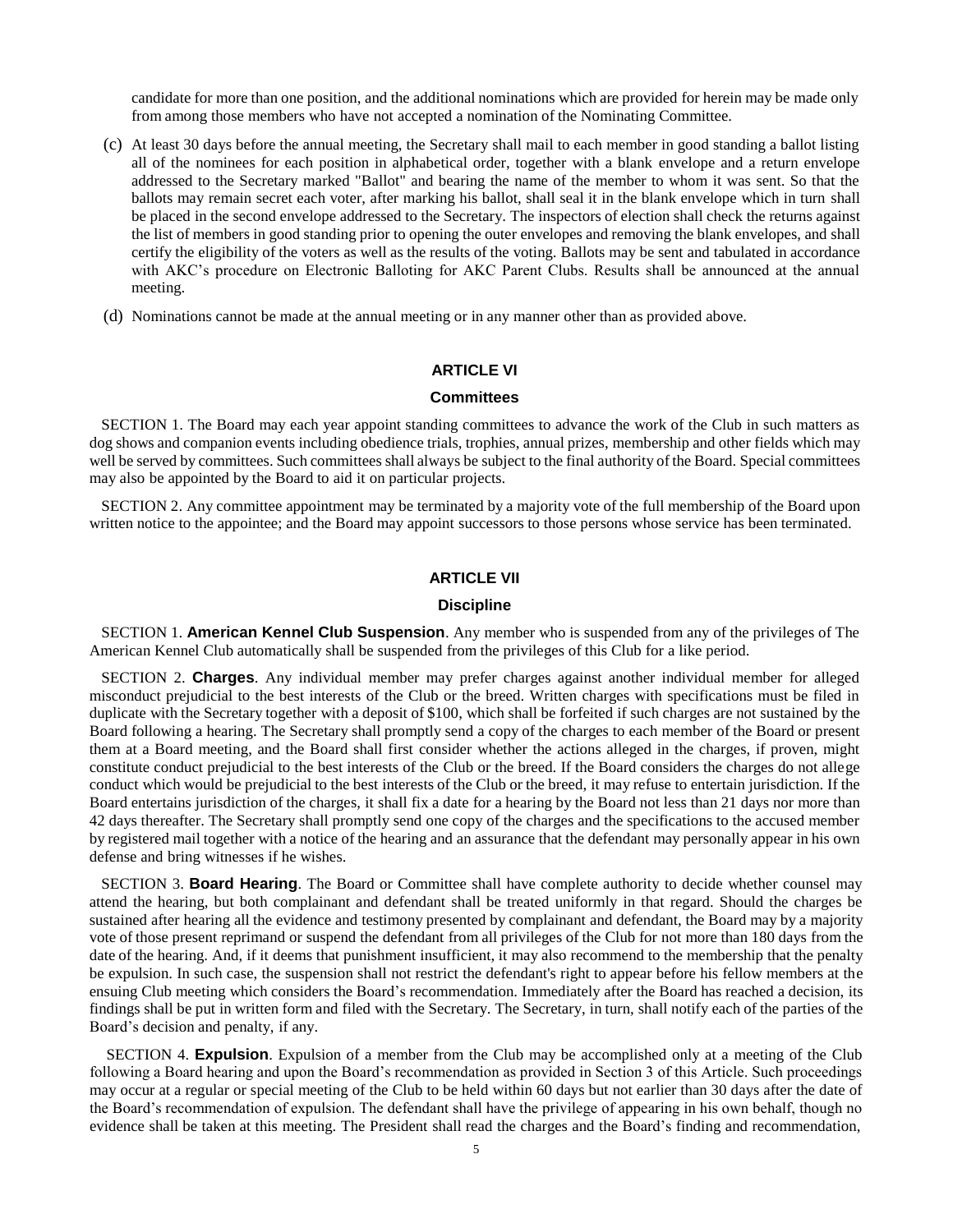and shall invite the defendant, if present, to speak in his own behalf if he wishes. The members shall then vote by secret ballot on the proposed expulsion. A 2/3 vote of those present and voting at the meeting shall be necessary for expulsion. If expulsion is not so voted the Board's suspension shall stand.

# **ARTICLE VIII**

# **Amendments**

SECTION 1. Amendments to the constitution and by-laws and to the Standard for the breed may be proposed by the Board of Directors or by written petition addressed to the Secretary signed by twenty percent of the membership in good standing. Amendments proposed by such petition shall be promptly considered by the Board of Directors and must be submitted to the members with recommendations of the Board by the Secretary for a vote within 90 days of the date when the petition was received by the Secretary.

SECTION 2. The constitution and by-laws, and the Standard for the breed may be amended at any time provided a copy of the proposed amendments has been mailed by the Secretary to each member accompanied by a ballot on which he may indicate his choice for or against the action to be taken. The notice shall specify a date not less than 30 days after the date of mailing by which date the ballots must be returned to the Secretary to be counted. Balloting may also be conducted in accordance with AKC's procedure on Electronic Balloting for AKC Parent Clubs. The favorable vote of 3/4 of the members in good standing whose ballots are returned within the time limit shall be required to affect any such amendment.

SECTION 3. No amendment to the constitution and by-laws or to the Standard for the breed that is adopted by the Club shall become effective until it has been approved by the Board of Directors of The American Kennel Club.

# **ARTICLE IX**

#### **Dissolution**

SECTION 1. The Club may be dissolved at any time by the written consent of not less than 3/4 of the members. In the event of the dissolution of the Club whether voluntary or involuntary or by the operation of law, none of the property of the Club nor any proceeds thereof nor any assets of the Club shall be distributed to any members of the Club but after payment of the debts of the Club its property and assets shall be given to a charitable organization for the benefit of dogs selected by the Board of Directors.

### **ARTICLE X**

#### **Order of Business**

SECTION 1. At meetings of the Club, the order of business so far as the character and nature of the meeting may permit, shall be as follows:

Roll Call Minutes of last meeting Report of President Report of Secretary Report of Treasurer Reports of Committees Election of Officers and Board (at annual meeting) Unfinished business New business Adjournment

SECTION 2. At meetings of the Board, the order of business, unless otherwise directed by majority vote of those present, shall be as follows:

Reading of minutes of the last meeting Report of Secretary